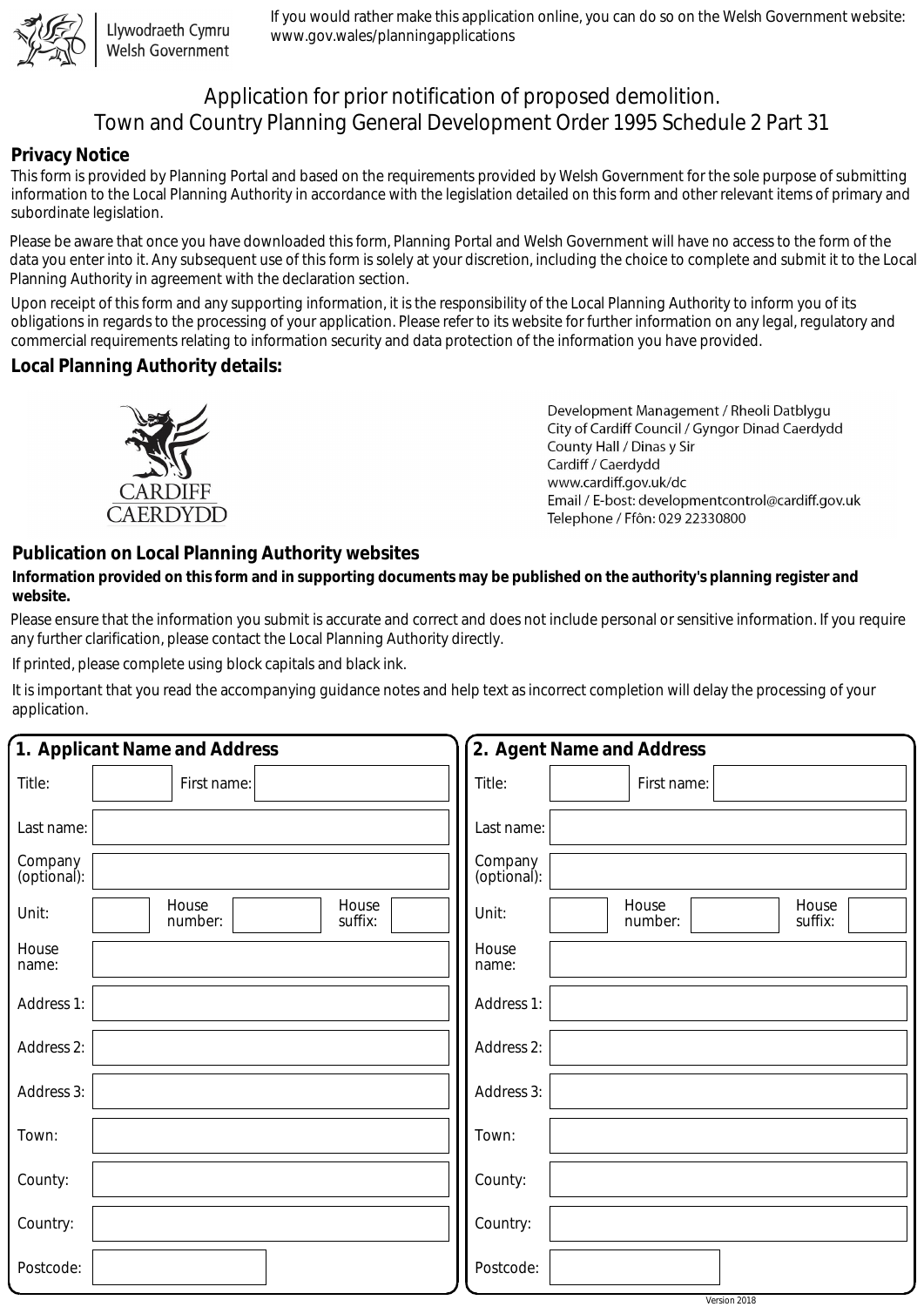| 3. Site Details                                                                                                                | 4. Pre-application Advice                                                                                                             |  |  |  |
|--------------------------------------------------------------------------------------------------------------------------------|---------------------------------------------------------------------------------------------------------------------------------------|--|--|--|
| Please provide the full postal address of the application site.                                                                | Has pre-application advice been sought from the local                                                                                 |  |  |  |
| House<br>House<br>Unit:<br>suffix:<br>number:                                                                                  | authority about this application?<br>Yes<br>No                                                                                        |  |  |  |
| House<br>name:                                                                                                                 | If Yes, please complete the following information about the advice<br>you were given. (This will help the authority to deal with this |  |  |  |
| Address 1:                                                                                                                     | application more efficiently).<br>Please tick if the full contact details are not                                                     |  |  |  |
| Address 2:                                                                                                                     | known, and then complete as much as possible:                                                                                         |  |  |  |
| Town:                                                                                                                          | Officer name:                                                                                                                         |  |  |  |
| County:                                                                                                                        |                                                                                                                                       |  |  |  |
| Postcode<br>(optional):                                                                                                        | Reference:                                                                                                                            |  |  |  |
| If you cannot provide a postcode, the description of site location<br>must be completed. Please provide the most accurate site |                                                                                                                                       |  |  |  |
| description you can, to help locate the site - for example "field to<br>the North of the Post Office".                         | Date (DD/MM/YYYY):<br>(must be pre-application submission)                                                                            |  |  |  |
| Easting:<br>Northing:                                                                                                          | Details of pre-application advice received?                                                                                           |  |  |  |
| Description:                                                                                                                   |                                                                                                                                       |  |  |  |
|                                                                                                                                |                                                                                                                                       |  |  |  |
|                                                                                                                                |                                                                                                                                       |  |  |  |
|                                                                                                                                |                                                                                                                                       |  |  |  |
| 5. Proposed Demolition Works                                                                                                   |                                                                                                                                       |  |  |  |
| Please describe the building(s) to be demolished:                                                                              |                                                                                                                                       |  |  |  |
|                                                                                                                                |                                                                                                                                       |  |  |  |
|                                                                                                                                |                                                                                                                                       |  |  |  |
| Please state why demolition needs to take place:                                                                               |                                                                                                                                       |  |  |  |
|                                                                                                                                |                                                                                                                                       |  |  |  |
| Please describe the proposed method of demolition:                                                                             |                                                                                                                                       |  |  |  |
|                                                                                                                                |                                                                                                                                       |  |  |  |
|                                                                                                                                |                                                                                                                                       |  |  |  |
| Please provide details of the proposed restoration of the site:                                                                |                                                                                                                                       |  |  |  |
|                                                                                                                                |                                                                                                                                       |  |  |  |
|                                                                                                                                |                                                                                                                                       |  |  |  |
| Please state the expected date of commencement of works (DD/MM/YYYY):                                                          | DATE MUST BE POST SUBMISSION                                                                                                          |  |  |  |
| Please state the expected date of completion of works (DD/MM/YYYY):<br>DATE MUST BE POST SUBMISSION                            |                                                                                                                                       |  |  |  |
| No<br>Are there any public rights of way within the site or immediately adjoining the site?<br>Yes                             |                                                                                                                                       |  |  |  |
| No<br>Is redevelopment or rebuilding proposed at a later date?<br>Yes                                                          |                                                                                                                                       |  |  |  |
| Does the proposal involve the felling or pruning of any tree(s)?<br>No<br>Yes                                                  |                                                                                                                                       |  |  |  |
| If Yes, please show details on a plan and provide the reference number of the plan(s):                                         |                                                                                                                                       |  |  |  |
| 1.                                                                                                                             | 4.                                                                                                                                    |  |  |  |
| 2.                                                                                                                             | 5.                                                                                                                                    |  |  |  |
| 3.                                                                                                                             | 6.                                                                                                                                    |  |  |  |
| Please describe how and where spoil/rubble would be disposed:                                                                  |                                                                                                                                       |  |  |  |
|                                                                                                                                |                                                                                                                                       |  |  |  |
|                                                                                                                                |                                                                                                                                       |  |  |  |